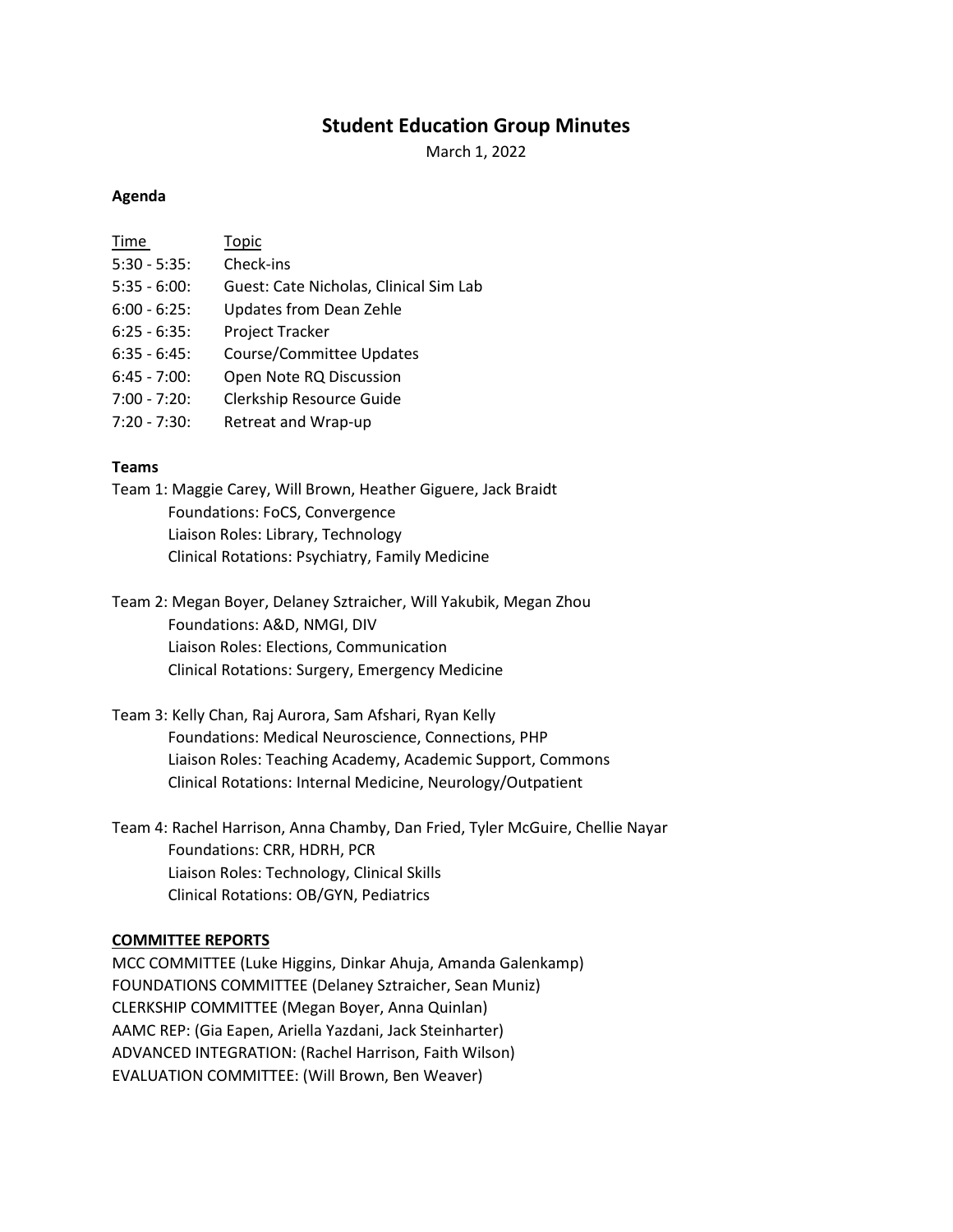#### **Attendance:**

| <b>Last Name</b> | <b>First Name</b> | <b>Title</b>                                | <b>Present/Absent</b> |
|------------------|-------------------|---------------------------------------------|-----------------------|
| Afshari          | Sam               |                                             |                       |
| Aurora           | Raj               |                                             | P                     |
| Boyer            | Megan             | Chairperson, Clerkship committee member     | P                     |
| <b>Braidt</b>    | Jack              |                                             | P                     |
| <b>Brown</b>     | Will              | <b>Evaluation Committee</b>                 | P                     |
| Chamby           | Anna              | Vice Chair                                  | P                     |
| Chan             | Kelly             |                                             | P                     |
| Carey            | Maggie            |                                             | P                     |
| Fried            | Dan               |                                             |                       |
| Giguere          | Heather           |                                             | P                     |
| Harrison         | Rachel            | Advanced Integration Committee Member       | P                     |
| Kelly            | Ryan              |                                             | $\mathsf{P}$          |
| Loo              | Ying              |                                             | P                     |
| <b>McGuire</b>   | Tyler             |                                             | P                     |
| Nayar            | Chellam           |                                             | P                     |
| O'Connor         | Julia             | <b>Staff Advisor</b>                        | P                     |
| Sztraicher       | Delaney           | <b>Foundations Committee Member</b>         | P                     |
| Yakubik          | Will              |                                             |                       |
| Zehle            | Christa           |                                             | P                     |
| Zhou             | Megan             |                                             | P                     |
| <b>Guests</b>    |                   |                                             |                       |
| Higgins          | Luke              | MCC Representative (co2022)                 | P                     |
| Ahuja            | <b>Dinkar</b>     | MCC Representative (co2023)                 |                       |
| Galenkamp        | Amanda            | MCC Representative (co2024)                 |                       |
| Muniz            | Sean              | <b>Foundations Committee Representative</b> | P                     |
| Quinlan          | Anna              | Clerkship Committee Representative          |                       |
| Wilson           | Faith             | Advanced Integration Representative         |                       |
| Weaver           | Ben               | <b>Evaluation Committee Representative</b>  |                       |
| <b>Nicholas</b>  | Cate              | <b>Clinical Sim Lab</b>                     | P                     |
|                  |                   |                                             |                       |
|                  |                   |                                             |                       |
|                  |                   |                                             |                       |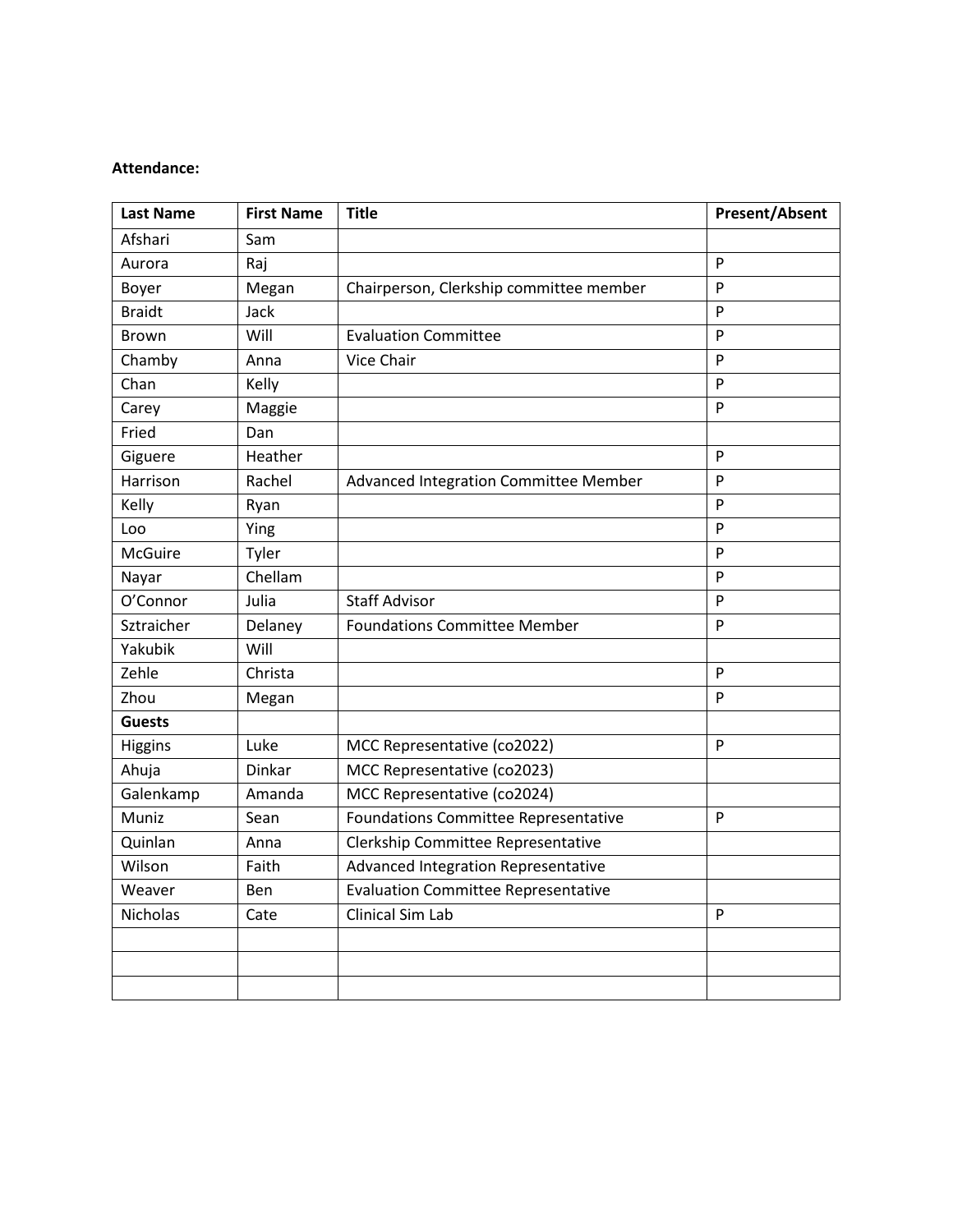### **Minutes**

# • **Guest: Cate Nicholas, Clinical Sim Lab**

- o Director of Education and Operations, Clinical Sim Lab
- o Invited to discuss her perspective on how Clinical Skills Lab went for the co2025
	- Primarily the incorporation of DEI topics into Clinical Skills
- o Background: Adjusting to COVID
	- SPs were mostly retired/semi-retired individuals
		- Couldn't get SPs vaccinated as early as healthcare workers
		- Needed to switch to remote session
	- Opened the opportunity to recruit BIPOC SPs from around the country
		- Was challenging to recruit local BIPOC SPs given the population in VT and concerns from the BIPOC community
- o Transition back to in-person
	- End of remote sessions; the challenges of finding BIPOC SPs re-emerged
		- A second effort to recruit BIPOC SPs from VT
			- o Reaching out to Mosaic Center for help
			- o Reaching out to students in the UVM community
	- Posed issues for practicing certain PE skills (namely ENT exam)
		- *Q: Now that co2025 has been N95 fitted, can we return to the Sim Lab to practice ENT exam?*
			- o LCOM will follow UVMMC's guide on best practice
			- o Need to assess SP's comfort level
- o **Thoughts/progress on incorporating pronouns training & more DEI topics into CS**
	- Assessing current DEI content in course
	- Conferring with outside resources/institutions  $\rightarrow$  where is content best be integrated & what are best practices?
	- Pronouns will be incorporated into Clinical Skills in the Fall
	- Catching co2025 up: will officially introduce topic in HDRH
	- Presentation & training for SPs on the topic of pronouns
	- Reaching out to the non-binary/transgender community to see if there's any interest in working in the program

# • **Updates from Dean Zehle**

- o **LCOM participating in DICE Inventory (AAMC)**
	- 6 categories for assessment
		- Governance, leadership & mission
		- Institutional planning and policies
		- Communication & engagement
		- Data & assessment
		- Faculty & staff
		- Students
	- 13 questions for medical & grad students
		- Looking for student leaders/SEG assistance in collecting resources/data
- o Check-in about IPE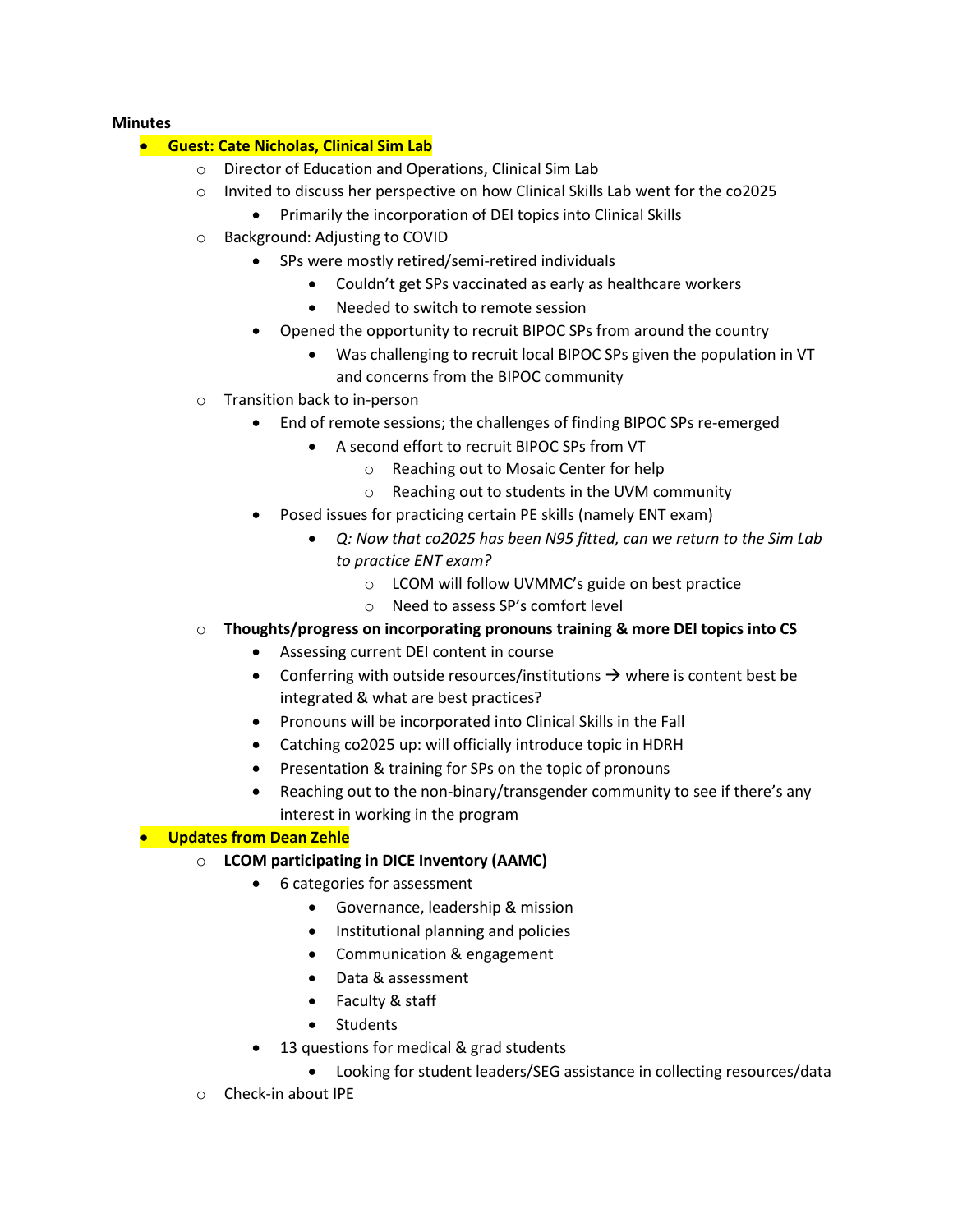- Positive feedback from co2025 students thus far
- o Decision by MCC on clerkship grading (to remain P/F)
	- *Q: What will LCOM do in the meantime as other schools consider/transition to P/F to ensure students are supported & that the criteria for student evaluation is clearly communicated to residency directors?*
		- AAMC has data on grading criteria for schools & trends do seem to be moving toward P/F or some variation
		- LCOM will be sure to communicate its grading criteria and the reason behind it to residency programs
		- If STEP 2 becomes the focus, LCOM students do consistently well
			- o However, general impression is that STEP 2 will not become the focus
	- *Q: Will "would have honored" language be removed?* **Yes**
	- *Q: Has MCC considered competency grading system?*
		- That is the hopeful future direction for LCOM
		- LCOM is in contact with medical schools in Canada and colleagues around the country for guidance
		- EPA (Entrustable Professional Activity) vs. Milestone system
			- o 13 EPAs have been identified to date
			- o EPA system is the more likely route as of now

# • **Project Tracker**

- o Dental Health Curriculum Evaluations
	- Feedback collected about the dental health modules & changes are being made based on this feedback for future classes
- o FM Clerkship Community Health Project Feedback
	- Feedback has been collects & summary provided to Dr. Kolb
	- Will check in with Dr. Kolb for upcoming plans
- o Student Feedback Forms are up and running for NMGI
	- 2 responses thus far  $\circled{c}$
- o Comprehensive clerkship preparedness doc in the works (see below)

# • **Course/Committee Updates**

- o **MCC**
	- P/F grading is confirmed
	- Threads Committee is currently sifting through info about DEI, IPE content in curriculum
- o **Foundations Committee**
	- Open note RQ discussion ongoing
		- Committee's current stance: it is a retrieval practice tool; open note negates the purpose of RQs
		- Notably, there is no enforcement of this policy
		- **Consistency of RQs and quantity of prework need to be addressed in this discussion (as reasons for students taking the RQs open note)**
	- Access to TBL questions post-session